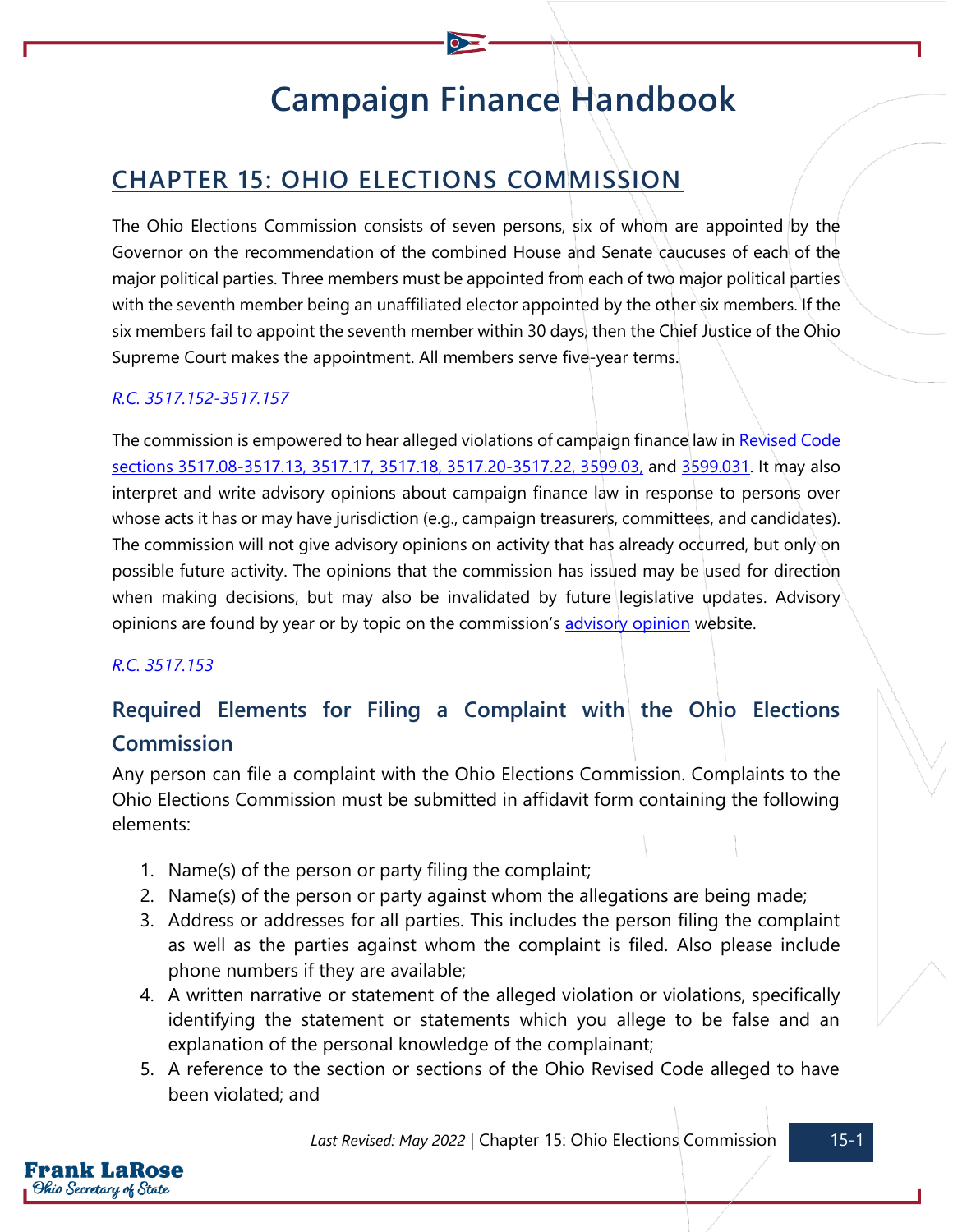6. The complaint must be originally signed and properly notarized. A proper notarization includes the phrase "signed and sworn before a Notary Public."

 $\bullet$ 

Any additional materials or exhibits may be included to support the allegations in the complaint. A person files a complaint by mailing the above to the following address:

Ohio Elections Commission Suite 1850 Riffe Center 77 South High St. Columbus, Ohio 43215

## **At a Meeting of the Ohio Elections Commission**

The commission reviews complaints at a regular meeting of the full commission. If the commission believes that it has sufficient evidence in the complaint and response to make a final determination in the matter, then the commission will proceed to a final resolution of the matter immediately. If the evidence at the preliminary review is insufficient, then the commission may schedule a full hearing of the matter for a greater presentation of the evidence at a later date.

Once the commission makes a final determination in the matter pending before it, the commission will notify all parties in writing of the nature of the decision.

## **What to Do if You are Alleged to Have Violated a Campaign Finance Law**

Being referred to the Ohio Elections Commission for violating a campaign finance law is a potentially serious, but often routine, matter. In most cases, a few actions on your committee's part will go a long way to resolve the problem.

The first is to make sure that you have filed all reports with either the Secretary of State's Office or the board of elections, as appropriate. Most referrals or complaints filed with the commission involve incomplete or missing campaign finance reports. Often, this means the filing of a report that was not filed or responding to a letter requesting corrections or additional information.

When either a board of elections or the Secretary of State's Office has referred your committee, the second thing to do is to contact the referring agency to determine what your committee must do to get into compliance. Often, this means the filing of a report that was not filed or responding to a letter requesting corrections or additional information.